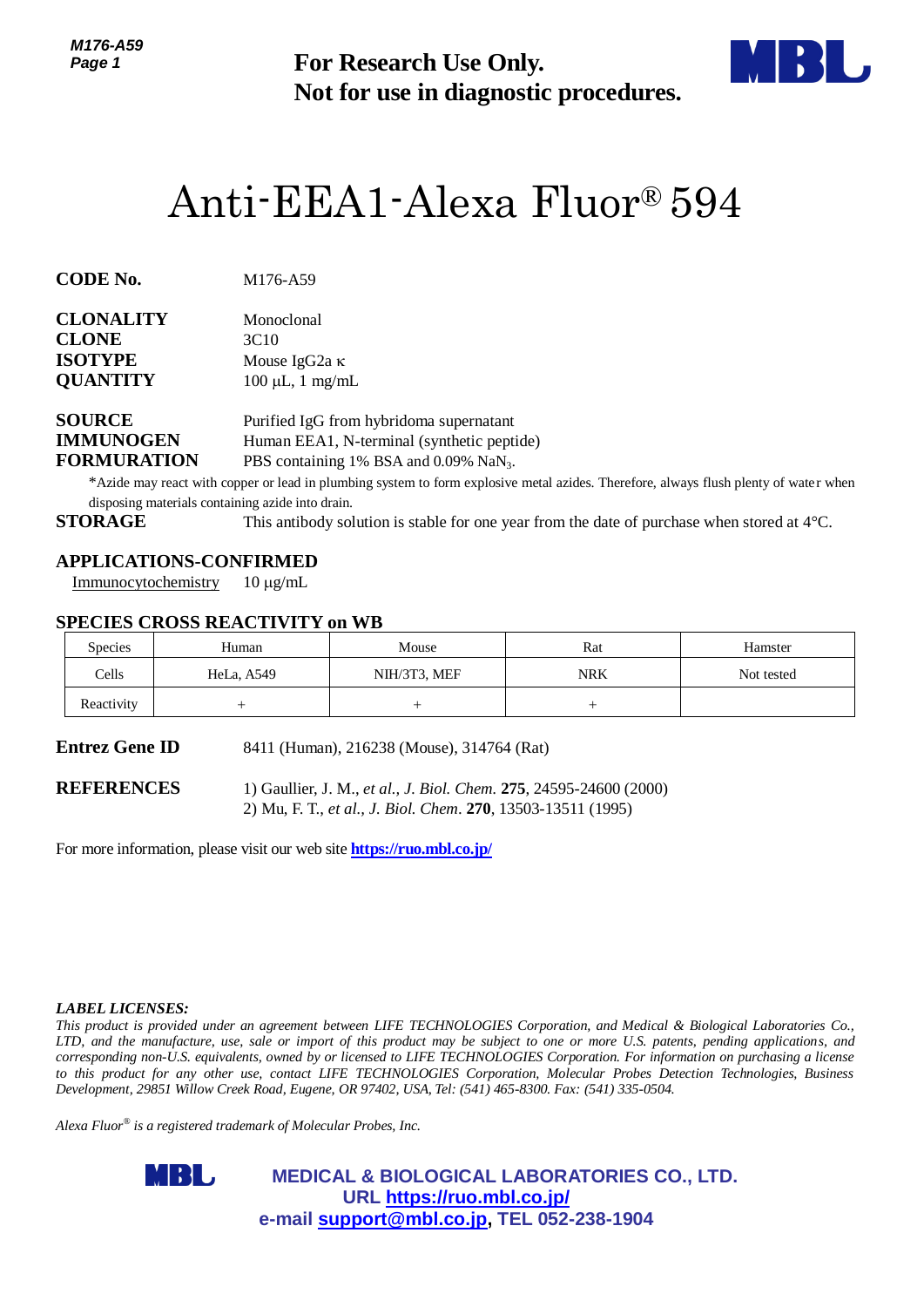## **RELATED PRODUCTS**

 $M175$ -A48 anti- $\alpha$ -Tubulin Alexa Fluor® 488 (2F9) M175-3 anti- $\alpha$ -Tubulin (2F9) M175-A59 anti- $\alpha$ -Tubulin Alexa Fluor® 594 (2F9) M175-A64 anti- $\alpha$ -Tubulin Alexa Fluor® 647 (2F9)  $PM054$  anti- $\alpha$ -Tubulin (polyclonal) M176-3 anti-EEA1 (3C10) M176-A48 anti-EEA1 Alexa Fluor® 488 (3C10) M176-A64 anti-EEA1 Alexa Fluor® 647 (3C10) PM062 anti-EEA1 (polyclonal) M178-3 anti-Calnexin (4F10) M178-A48 anti-Calnexin Alexa Fluor® 488 (4F10) M178-A59 anti-Calnexin Alexa Fluor® 594 (4F10) M178-A64 anti-Calnexin Alexa Fluor® 647 (4F10) PM060 anti-Calnexin (polyclonal) M181-3 anti-KDEL (1D5) PM059 anti-KDEL (polyclonal) M179-3 anti-GM130 (5G8) M179-A48 anti-GM130 Alexa Fluor® 488 (5G8) M179-A59 anti-GM130 Alexa Fluor® 594 (5G8) M179-A64 anti-GM130 Alexa Fluor® 647 (5G8) PM061 anti-GM130 (polyclonal) PM063 anti-COX4 (polyclonal) PM064 anti-Lamin B1 (polyclonal) D115-3 anti-CENP-A (3-19) PD030 anti-CENP-C (polyclonal) K0171-3 anti-CENP-E (1H12) PD031 anti-CENP-H (polyclonal) PD032 anti-CENP-I/hMis6 (polyclonal) D282-3 anti-CENP-K/ICEN37 (46F1) PD018 anti-CENP-K (polyclonal) D283-3 anti-CENP-L/ICEN33 (27E10) D284-3 anti-CENP-M/ICEN39 (23F6) D285-3 anti-CENP-N/ICEN32 (22F4) PD020 anti-CENP-O (polyclonal) D286-3 anti-CENP-T/ICEN22 (42F10) PD019 anti-CENP-50 (polyclonal) PD014 anti-LC3 (polyclonal) [WB] PD015 anti-LC3 (polyclonal) [IC] PM036 anti-LC3 (polyclonal) [WB, IP, IC, IHC, FCM] PM046 anti-LC3 (polyclonal) [WB, IC] M115-3 anti-LC3 (51-11) [WB] M152-3 anti-LC3 (4E12) [WB, IP, IC, FCM] M186-3 anti-LC3 (8E10) [WB] M162-3 anti-p62 (5F2) PM045 anti-p62 (polyclonal) PM066 anti-p62 C-terminal (polyclonal) WB: Western blotting IP: Immunoprecipitation

IC: Immunocytochemistry IHC: Immunohistochemistry FCM: Flow cytometry